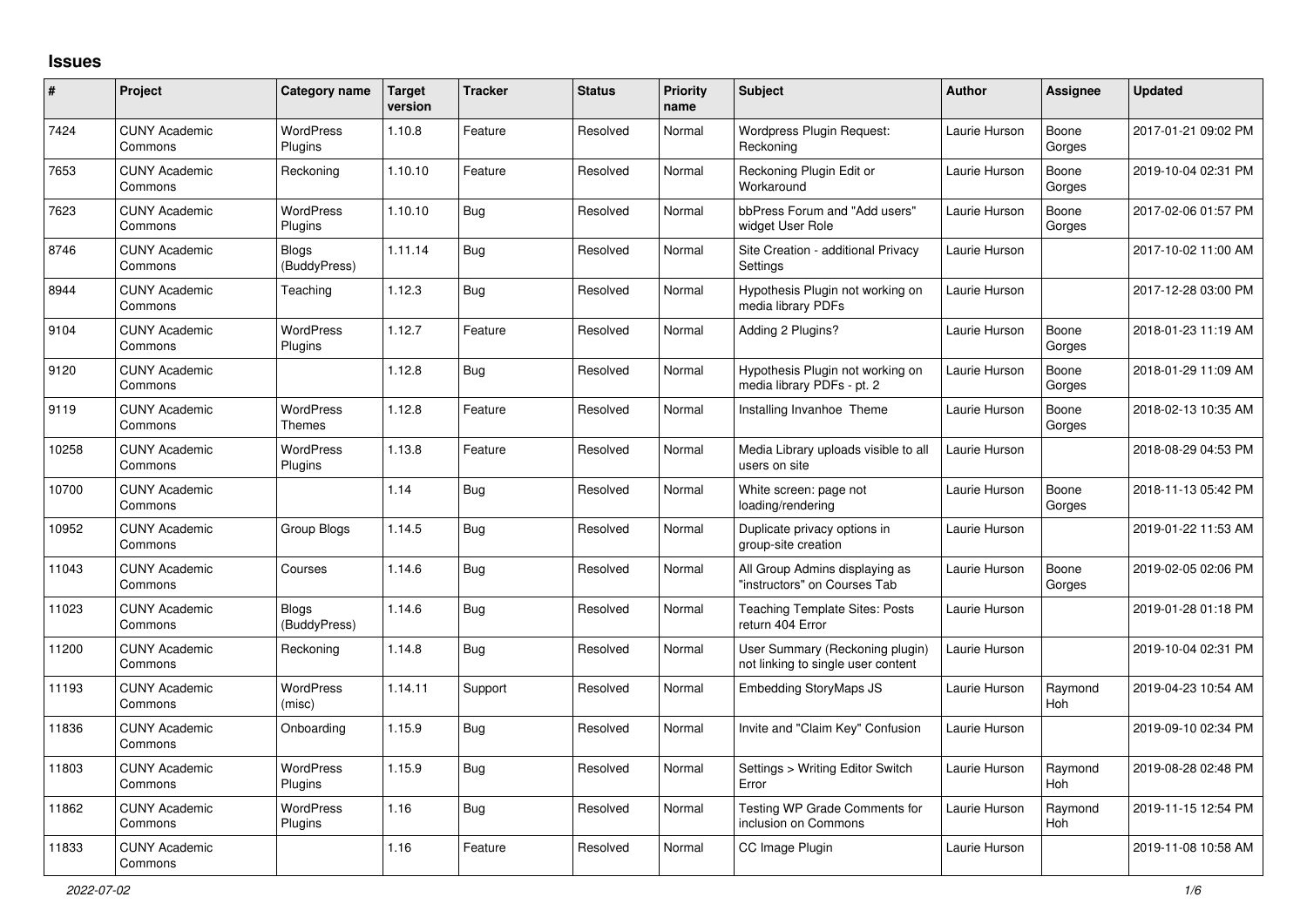| #     | <b>Project</b>                  | Category name                | <b>Target</b><br>version | <b>Tracker</b> | <b>Status</b> | <b>Priority</b><br>name | <b>Subject</b>                                                 | <b>Author</b> | <b>Assignee</b>       | <b>Updated</b>      |
|-------|---------------------------------|------------------------------|--------------------------|----------------|---------------|-------------------------|----------------------------------------------------------------|---------------|-----------------------|---------------------|
| 11201 | <b>CUNY Academic</b><br>Commons | <b>WordPress</b><br>(misc)   | 1.16                     | Feature        | Resolved      | Normal                  | Add "Request to Join this Site"<br>button?                     | Laurie Hurson | Raymond<br>Hoh        | 2019-12-04 10:51 AM |
| 12183 | <b>CUNY Academic</b><br>Commons |                              | 1.16.1                   | <b>Bug</b>     | Resolved      | Normal                  | User cannot access their sites                                 | Laurie Hurson | Boone<br>Gorges       | 2019-12-05 11:04 AM |
| 12278 | <b>CUNY Academic</b><br>Commons | <b>WordPress</b><br>(misc)   | 1.16.3                   | <b>Bug</b>     | Resolved      | Normal                  | Cannot acces dashboard due to<br>'Critical Error"              | Laurie Hurson | Raymond<br>Hoh        | 2020-01-10 02:04 PM |
| 12391 | <b>CUNY Academic</b><br>Commons | <b>WordPress</b><br>Themes   | 1.16.5                   | Feature        | Resolved      | Normal                  | Theme request - Ocean WP                                       | Laurie Hurson |                       | 2020-02-11 11:28 AM |
| 12139 | <b>CUNY Academic</b><br>Commons |                              | 1.16.5                   | Feature        | Resolved      | Normal                  | <b>Addressing Redundant Links</b><br>Accessibility Issue       | Laurie Hurson | Boone<br>Gorges       | 2020-02-11 10:57 AM |
| 12340 | <b>CUNY Academic</b><br>Commons | <b>Blogs</b><br>(BuddyPress) | 1.16.7                   | Feature        | Resolved      | Normal                  | Tweaking CC licensing on sites                                 | Laurie Hurson | Raymond<br><b>Hoh</b> | 2020-03-10 11:54 AM |
| 12519 | <b>CUNY Academic</b><br>Commons | User Experience              | 1.16.8                   | <b>Bug</b>     | Resolved      | Normal                  | Registration and Home Page links<br>on Mobile                  | Laurie Hurson | Raymond<br>Hoh        | 2020-03-17 05:03 PM |
| 11906 | <b>CUNY Academic</b><br>Commons |                              | 1.16.8                   | Documentation  | Resolved      | Normal                  | Commons "Help" and Teaching Site<br>Overhaul                   | Laurie Hurson | Laurie Hurson         | 2020-03-10 02:16 PM |
| 12448 | <b>CUNY Academic</b><br>Commons | Courses                      | 1.17.0                   | <b>Bug</b>     | Resolved      | Normal                  | Course metadata should update on<br>site/group metadata update | Laurie Hurson | Boone<br>Gorges       | 2020-07-15 12:09 PM |
| 12140 | <b>CUNY Academic</b><br>Commons | Accessibility                | 1.17.0                   | Bug            | Resolved      | Normal                  | Fixing Size/Contrast of "Recently<br><b>Active Text"</b>       | Laurie Hurson | Boone<br>Gorges       | 2020-07-14 12:22 PM |
| 13068 | <b>CUNY Academic</b><br>Commons | Courses                      | 1.17.2                   | <b>Bug</b>     | Resolved      | Normal                  | Deleted groups appearing in<br>courses list                    | Laurie Hurson | Boone<br>Gorges       | 2020-08-25 11:27 AM |
| 13578 | <b>CUNY Academic</b><br>Commons |                              | 1.17.8                   | Support        | Resolved      | Normal                  | ODP File type upload                                           | Laurie Hurson |                       | 2020-11-17 09:52 AM |
| 12447 | <b>CUNY Academic</b><br>Commons | Courses                      | 1.18.0                   | Feature        | Resolved      | Normal                  | Tallying Forum Participation                                   | Laurie Hurson | Raymond<br>Hoh        | 2020-12-08 11:32 AM |
| 13706 | <b>CUNY Academic</b><br>Commons |                              | 1.18.1                   | Feature        | Resolved      | Normal                  | Github embed                                                   | Laurie Hurson |                       | 2020-12-22 03:39 PM |
| 13678 | <b>CUNY Academic</b><br>Commons | WordPress<br>Themes          | 1.18.1                   | Feature        | Resolved      | Normal                  | Theme request                                                  | Laurie Hurson |                       | 2020-12-22 03:38 PM |
| 14115 | <b>CUNY Academic</b><br>Commons | Shortcodes and<br>embeds     | 1.18.6                   | Feature        | Resolved      | Normal                  | Add Twine Embed Plugin                                         | Laurie Hurson | Boone<br>Gorges       | 2021-03-11 10:53 AM |
| 14095 | <b>CUNY Academic</b><br>Commons |                              | 1.18.7                   | <b>Bug</b>     | Resolved      | Normal                  | Ensemble Plugin not updating URL                               | Laurie Hurson | Boone<br>Gorges       | 2021-03-23 11:43 AM |
| 14018 | <b>CUNY Academic</b><br>Commons | Group Forums                 | 1.18.7                   | Feature        | Resolved      | Normal                  | Forum design improvements                                      | Laurie Hurson | Boone<br>Gorges       | 2021-03-23 11:43 AM |
| 14287 | <b>CUNY Academic</b><br>Commons |                              | 1.18.8                   | Feature        | Resolved      | Normal                  | Add Eventbrite Plugin                                          | Laurie Hurson |                       | 2021-04-13 11:21 AM |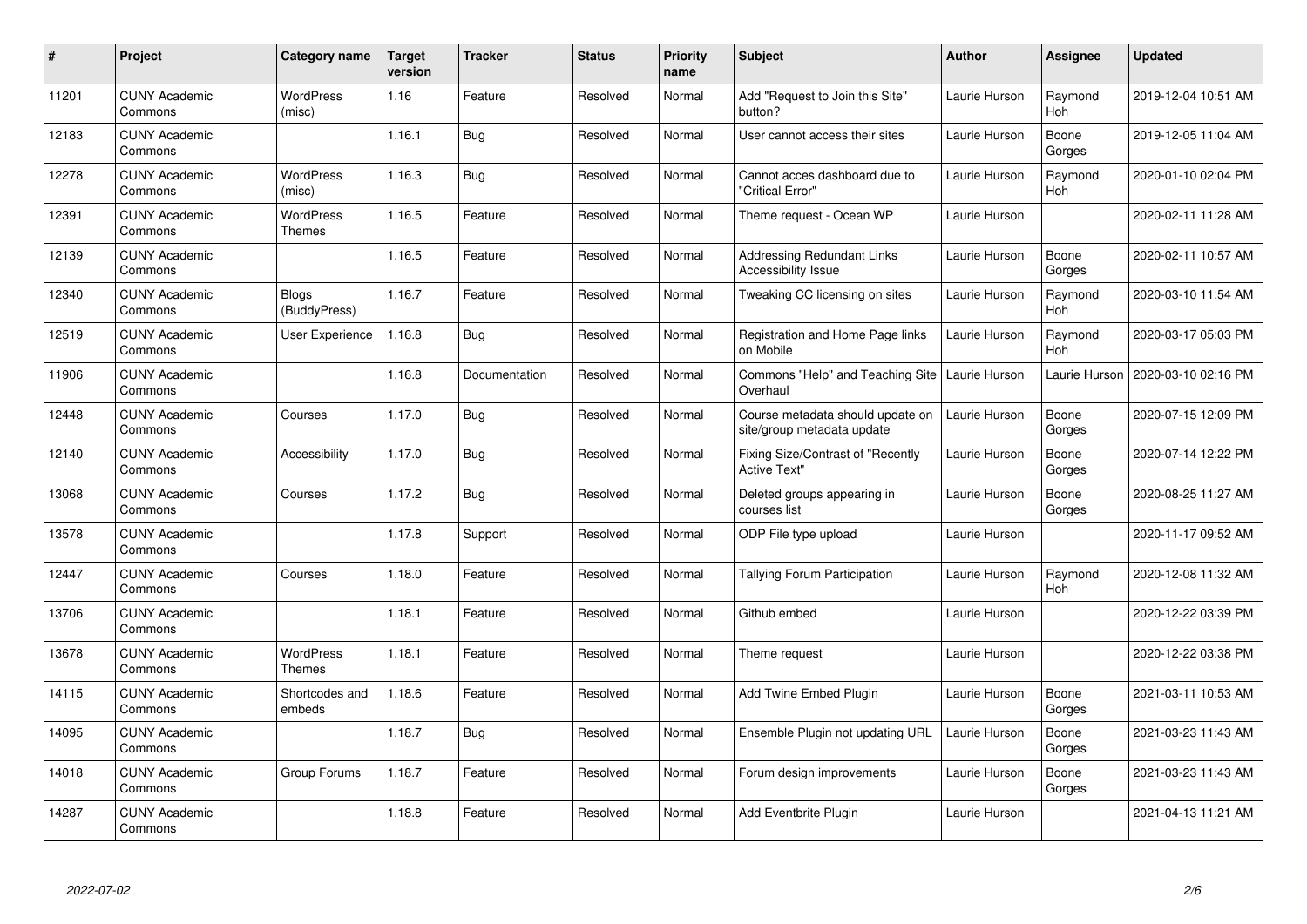| $\#$  | Project                         | Category name                | <b>Target</b><br>version | <b>Tracker</b> | <b>Status</b> | <b>Priority</b><br>name | <b>Subject</b>                                                                             | <b>Author</b> | <b>Assignee</b>   | Updated             |
|-------|---------------------------------|------------------------------|--------------------------|----------------|---------------|-------------------------|--------------------------------------------------------------------------------------------|---------------|-------------------|---------------------|
| 14451 | <b>CUNY Academic</b><br>Commons | <b>Blogs</b><br>(BuddyPress) | 1.18.10                  | Bug            | Resolved      | Normal                  | Search filtering not working<br>correctly                                                  | Laurie Hurson | Boone<br>Gorges   | 2021-05-12 03:24 PM |
| 14380 | <b>CUNY Academic</b><br>Commons |                              | 1.18.10                  | Feature        | Resolved      | Normal                  | <b>SPLOT Site for User stories</b>                                                         | Laurie Hurson |                   | 2021-05-11 11:37 AM |
| 14897 | <b>CUNY Academic</b><br>Commons | Courses                      | 1.19.0                   | Feature        | Resolved      | Normal                  | Adding "Instructor" field to indicate<br>which Admin is Instructor of a<br>"teaching" site | Laurie Hurson | Raymond<br>Hoh    | 2022-01-04 11:19 AM |
| 14786 | <b>CUNY Academic</b><br>Commons | Groups (misc)                | 1.19.0                   | Feature        | Resolved      | Normal                  | Adding "class project" purpose                                                             | Laurie Hurson | Boone<br>Gorges   | 2022-01-04 11:20 AM |
| 14777 | <b>CUNY Academic</b><br>Commons | Courses                      | 1.19.0                   | Outreach       | Resolved      | Normal                  | Email to faculty who create course<br>groups and site                                      | Laurie Hurson |                   | 2022-01-04 11:24 AM |
| 14457 | <b>CUNY Academic</b><br>Commons | Courses                      | 1.19.0                   | Feature        | Resolved      | Normal                  | Toggle for Public Sites in Course<br>Directory                                             | Laurie Hurson | Boone<br>Gorges   | 2022-01-04 11:16 AM |
| 14179 | <b>CUNY Academic</b><br>Commons | Home Page                    | 1.19.0                   | Feature        | Resolved      | Normal                  | Featured Sites and Groups for<br>Home Page Redesign                                        | Laurie Hurson | Colin<br>McDonald | 2022-01-04 12:03 PM |
| 14170 | <b>CUNY Academic</b><br>Commons | Courses                      | 1.19.0                   | Feature        | Resolved      | Normal                  | Collecting OER Metadata                                                                    | Laurie Hurson | Boone<br>Gorges   | 2022-01-04 12:02 PM |
| 15251 | <b>CUNY Academic</b><br>Commons |                              | 1.19.3                   | Feature        | Resolved      | Normal                  | Add "Ultra" theme                                                                          | Laurie Hurson |                   | 2022-02-08 02:37 PM |
| 15219 | <b>CUNY Academic</b><br>Commons | Layout                       | 1.19.3                   | Bug            | Resolved      | Normal                  | Alignment with Rowling Theme                                                               | Laurie Hurson | Raymond<br>Hoh    | 2022-02-08 02:38 PM |
| 15383 | <b>CUNY Academic</b><br>Commons | WordPress<br>Themes          | 1.19.4                   | Feature        | Resolved      | Normal                  | Add Dazzling theme?                                                                        | Laurie Hurson | Boone<br>Gorges   | 2022-02-22 11:01 AM |
| 15368 | <b>CUNY Academic</b><br>Commons |                              | 1.19.4                   | Documentation  | Resolved      | Normal                  | Commons home page access                                                                   | Laurie Hurson |                   | 2022-02-17 02:24 PM |
| 15482 | <b>CUNY Academic</b><br>Commons | <b>WordPress</b><br>Plugins  | 1.19.5                   | Feature        | Resolved      | Normal                  | Request for Plugin 'Serious Simple<br>Podcasting'                                          | Laurie Hurson | Boone<br>Gorges   | 2022-03-08 12:26 PM |
| 15564 | <b>CUNY Academic</b><br>Commons | <b>WordPress</b><br>Plugins  | 1.19.6                   | Feature        | Resolved      | Normal                  | Plugin request for 'default featured<br>image"                                             | Laurie Hurson |                   | 2022-03-15 11:57 AM |
| 15756 | <b>CUNY Academic</b><br>Commons | <b>WordPress</b><br>Plugins  | 1.19.7                   | <b>Bug</b>     | Resolved      | Normal                  | Authors Unable to access<br>dashboard                                                      | Laurie Hurson |                   | 2022-04-12 11:31 AM |
| 15947 | <b>CUNY Academic</b><br>Commons |                              | 1.19.8                   | Bug            | Resolved      | Normal                  | Slides and Site Running slow<br>issues                                                     | Laurie Hurson |                   | 2022-04-26 10:45 AM |
| 16055 | <b>CUNY Academic</b><br>Commons |                              | 1.19.9                   | Bug            | Resolved      | Normal                  | Header Image Will not Display                                                              | Laurie Hurson |                   | 2022-05-10 10:44 AM |
| 15220 | <b>CUNY Academic</b><br>Commons | Groups (misc)                | 2.0.0                    | Feature        | Resolved      | Normal                  | Extending the OER Metadata Tag                                                             | Laurie Hurson | Boone<br>Gorges   | 2022-05-26 11:36 AM |
| 11937 | <b>CUNY Academic</b><br>Commons | Reckoning                    | 2.0.0                    | Feature        | Resolved      | Normal                  | Integration between WP Grade<br>Comments and Reckoning                                     | Laurie Hurson | Boone<br>Gorges   | 2022-05-26 11:36 AM |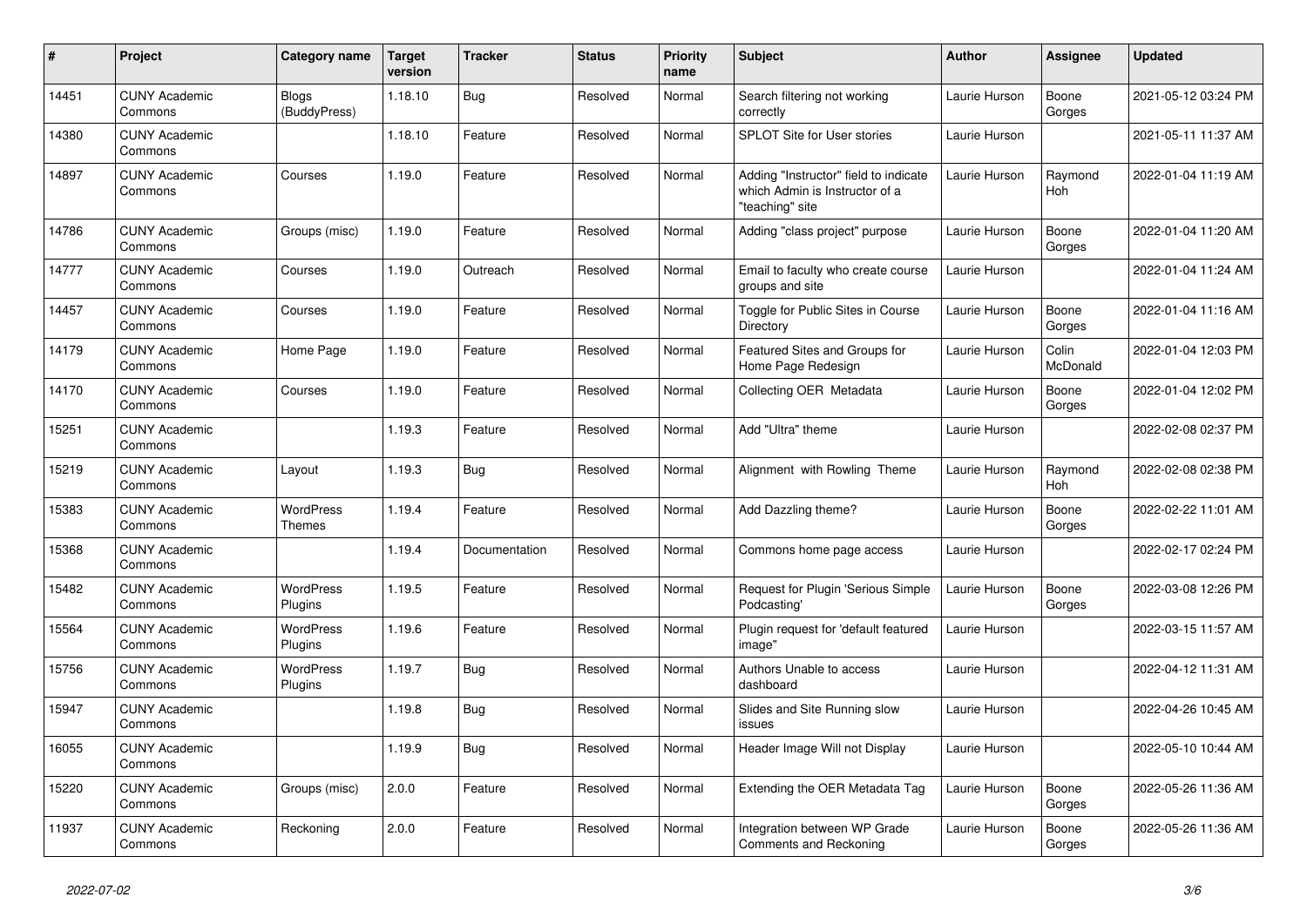| $\pmb{\#}$ | Project                         | Category name               | <b>Target</b><br>version | <b>Tracker</b> | <b>Status</b>        | <b>Priority</b><br>name | <b>Subject</b>                                                       | <b>Author</b> | <b>Assignee</b> | <b>Updated</b>      |
|------------|---------------------------------|-----------------------------|--------------------------|----------------|----------------------|-------------------------|----------------------------------------------------------------------|---------------|-----------------|---------------------|
| 16188      | <b>CUNY Academic</b><br>Commons | <b>WordPress</b><br>Plugins | 2.0.1                    | <b>Bug</b>     | Resolved             | Normal                  | "Choose a liscense" modal not<br>loading                             | Laurie Hurson | Raymond<br>Hoh  | 2022-06-02 04:22 PM |
| 16183      | <b>CUNY Academic</b><br>Commons | Onboarding                  | 2.0.1                    | <b>Bug</b>     | Resolved             | Normal                  | Contrast for member names in the<br>invite modal                     | Laurie Hurson |                 | 2022-06-14 11:35 AM |
| 14439      | <b>CUNY Academic</b><br>Commons | Spam/Spam<br>Prevention     | 2.0.2                    | Support        | Resolved             | Normal                  | Aprroved comments held for<br>moderation                             | Laurie Hurson | Raymond<br>Hoh  | 2022-06-28 09:18 PM |
| 16199      | <b>CUNY Academic</b><br>Commons | Directories                 | 2.0.3                    | Bug            | New                  | Normal                  | Removed "Semester" Filter from<br><b>Courses Directory</b>           | Laurie Hurson | Boone<br>Gorges | 2022-06-29 11:32 AM |
| 15613      | <b>CUNY Academic</b><br>Commons |                             | 2.0.3                    | Feature        | Reporter<br>Feedback | Normal                  | Adding "Passster" plugin                                             | Laurie Hurson |                 | 2022-06-29 11:32 AM |
| 12121      | <b>CUNY Academic</b><br>Commons | <b>WordPress</b><br>Plugins | 2.0.3                    | Feature        | Reporter<br>Feedback | Normal                  | Embedding H5P Iframes on<br><b>Commons Site</b>                      | Laurie Hurson | Boone<br>Gorges | 2022-06-29 11:32 AM |
| 16087      | <b>CUNY Academic</b><br>Commons |                             |                          | Bug            | Rejected             | Normal                  | ZotPress not displaying Group<br>Library                             | Laurie Hurson |                 | 2022-05-11 05:03 PM |
| 15757      | <b>CUNY Academic</b><br>Commons |                             |                          | <b>Bug</b>     | <b>New</b>           | Normal                  | Members # do not match                                               | Laurie Hurson |                 | 2022-03-30 04:52 PM |
| 15509      | <b>CUNY Academic</b><br>Commons |                             |                          | Bug            | Rejected             | Normal                  | <b>Comments and Image Error</b>                                      | Laurie Hurson |                 | 2022-03-02 04:26 PM |
| 14940      | <b>CUNY Academic</b><br>Commons |                             |                          | <b>Bug</b>     | New                  | Normal                  | Discrepancy between Commons<br>profile "sites" and actual # of sites | Laurie Hurson |                 | 2021-11-08 11:09 AM |
| 14936      | <b>CUNY Academic</b><br>Commons |                             |                          | <b>Bug</b>     | New                  | Normal                  | Commons websites blocked by<br>SPS campus network                    | Laurie Hurson |                 | 2021-11-03 03:57 PM |
| 14878      | <b>CUNY Academic</b><br>Commons |                             |                          | Feature        | Rejected             | Normal                  | Bulk delete forum replies                                            | Laurie Hurson | Raymond<br>Hoh  | 2022-04-28 11:35 AM |
| 14227      | <b>CUNY Academic</b><br>Commons |                             |                          | Bug            | Rejected             | Normal                  | Missing Appearance section of<br>Dashboard                           | Laurie Hurson |                 | 2021-03-24 04:08 PM |
| 14208      | <b>CUNY Academic</b><br>Commons |                             |                          | Feature        | Resolved             | Normal                  | Loom Videos                                                          | Laurie Hurson |                 | 2021-03-23 02:25 PM |
| 13915      | <b>CUNY Academic</b><br>Commons |                             |                          | Support        | Resolved             | Normal                  | Writing in Markdown Question                                         | Laurie Hurson |                 | 2021-02-23 10:46 AM |
| 13857      | <b>CUNY Academic</b><br>Commons |                             |                          | Publicity      | Resolved             | Normal                  | Student Numbers for Annual Report   Laurie Hurson                    |               |                 | 2021-01-24 01:04 PM |
| 10953      | <b>CUNY Academic</b><br>Commons |                             |                          | Documentation  | Resolved             | Normal                  | Help pages - Privacy                                                 | Laurie Hurson | scott voth      | 2019-01-14 05:32 PM |
| 7629       | <b>CUNY Academic</b><br>Commons | <b>BuddyPress</b><br>(misc) |                          | Bug            | Duplicate            | Normal                  | Coupled Group/Site email<br>generation Issue                         | Laurie Hurson | Boone<br>Gorges | 2017-02-06 04:09 PM |
| 7537       | <b>CUNY Academic</b><br>Commons | Events                      |                          | <b>Bug</b>     | Rejected             | Normal                  | bbPress Group Events Widget does<br>not display                      | Laurie Hurson | Raymond<br>Hoh  | 2017-04-27 02:32 PM |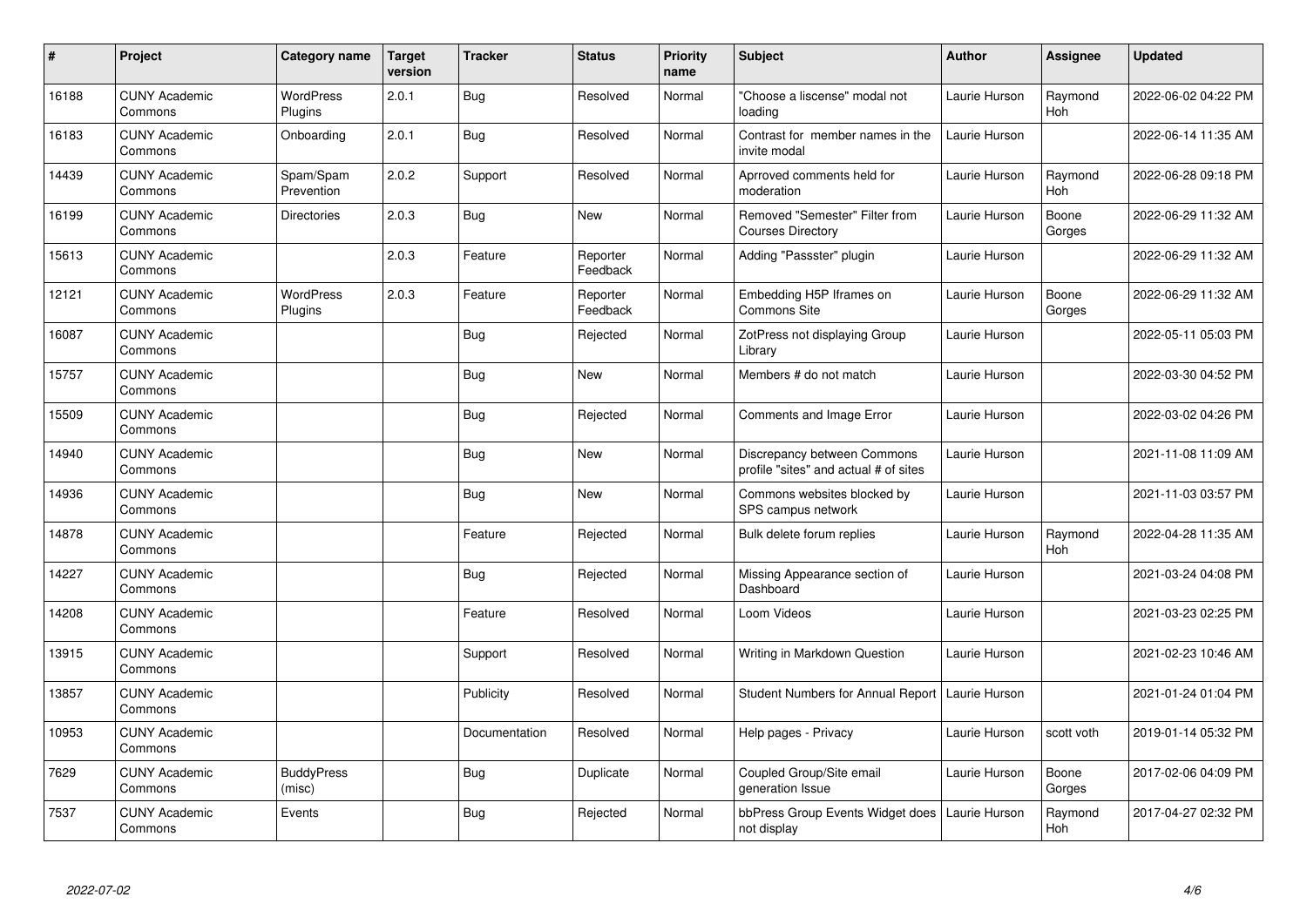| #     | Project                         | Category name               | <b>Target</b><br>version | <b>Tracker</b> | <b>Status</b>        | <b>Priority</b><br>name | <b>Subject</b>                                              | <b>Author</b> | <b>Assignee</b> | <b>Updated</b>      |
|-------|---------------------------------|-----------------------------|--------------------------|----------------|----------------------|-------------------------|-------------------------------------------------------------|---------------|-----------------|---------------------|
| 14787 | <b>CUNY Academic</b><br>Commons | <b>Plugin Packages</b>      | Future<br>release        | Feature        | <b>New</b>           | Normal                  | Creating a "Design" plugin package                          | Laurie Hurson | scott voth      | 2022-04-27 04:56 PM |
| 13650 | <b>CUNY Academic</b><br>Commons | Group Library               | Future<br>release        | Feature        | New                  | Normal                  | Forum Attachments in Group<br>Library                       | Laurie Hurson |                 | 2021-11-19 12:30 PM |
| 12446 | <b>CUNY Academic</b><br>Commons | Groups (misc)               | Future<br>release        | Feature        | Reporter<br>Feedback | Normal                  | Toggle default site to group forum<br>posting               | Laurie Hurson | Laurie Hurson   | 2020-03-10 11:57 AM |
| 11843 | <b>CUNY Academic</b><br>Commons | <b>WordPress</b><br>(misc)  | Future<br>release        | Design/UX      | New                  | Normal                  | Tweaking the Gutenberg Editor<br>Interface                  | Laurie Hurson |                 | 2022-04-26 12:00 PM |
| 11789 | <b>CUNY Academic</b><br>Commons | Courses                     | Future<br>release        | Feature        | <b>New</b>           | Normal                  | Ability to remove item from Courses<br>list                 | Laurie Hurson | Sonja Leix      | 2019-09-24 12:28 PM |
| 11131 | <b>CUNY Academic</b><br>Commons |                             | Future<br>release        | Feature        | Reporter<br>Feedback | Normal                  | <b>Image Annotation Plugins</b>                             | Laurie Hurson |                 | 2019-02-26 11:33 AM |
| 9289  | <b>CUNY Academic</b><br>Commons | <b>WordPress</b><br>Plugins | Future<br>release        | <b>Bug</b>     | Reporter<br>Feedback | Normal                  | <b>Email Users Plugin</b>                                   | Laurie Hurson | Boone<br>Gorges | 2018-10-24 12:34 PM |
| 16278 | <b>CUNY Academic</b><br>Commons | Server                      | Not tracked              | Support        | Resolved             | Normal                  | Commons Down                                                | Laurie Hurson | Raymond<br>Hoh  | 2022-06-23 09:21 PM |
| 15923 | <b>CUNY Academic</b><br>Commons |                             | Not tracked              | Feature        | Reporter<br>Feedback | Normal                  | <b>Bellows Plugin Adjustments</b>                           | Laurie Hurson |                 | 2022-04-20 10:10 AM |
| 15409 | <b>CUNY Academic</b><br>Commons |                             | Not tracked              | <b>Bug</b>     | Resolved             | Normal                  | <b>Commons Loading Slow</b>                                 | Laurie Hurson |                 | 2022-02-22 02:32 PM |
| 15176 | <b>CUNY Academic</b><br>Commons |                             | Not tracked              | Support        | Reporter<br>Feedback | Normal                  | Archiving Q Writing & Old<br>Wordpress Sites on the Commons | Laurie Hurson |                 | 2022-02-08 10:28 AM |
| 14791 | <b>CUNY Academic</b><br>Commons |                             | Not tracked              | Bug            | Resolved             | Normal                  | Default author on conference<br>template                    | Laurie Hurson |                 | 2021-09-21 11:07 AM |
| 14767 | <b>CUNY Academic</b><br>Commons | <b>WordPress</b><br>Plugins | Not tracked              | Support        | Resolved             | Normal                  | Kadence Block Plugin Icons not<br>workina                   | Laurie Hurson |                 | 2022-04-27 04:31 PM |
| 14726 | <b>CUNY Academic</b><br>Commons |                             | Not tracked              | <b>Bug</b>     | Resolved             | Normal                  | Group not letting me connect to<br>already existing site    | Laurie Hurson | Jeremy Felt     | 2021-09-10 10:08 AM |
| 14538 | <b>CUNY Academic</b><br>Commons |                             | Not tracked              | Support        | Reporter<br>Feedback | Normal                  | <b>Weebly To Commons</b>                                    | Laurie Hurson |                 | 2021-09-14 10:47 AM |
| 14504 | <b>CUNY Academic</b><br>Commons |                             | Not tracked              | Publicity      | Reporter<br>Feedback | Normal                  | Adding showcases to home page<br>menu                       | Laurie Hurson | Boone<br>Gorges | 2022-01-19 03:26 PM |
| 14475 | <b>CUNY Academic</b><br>Commons |                             | Not tracked              | Publicity      | <b>New</b>           | Normal                  | <b>OER Showcase Page</b>                                    | Laurie Hurson | Laurie Hurson   | 2021-09-14 10:46 AM |
| 14266 | <b>CUNY Academic</b><br>Commons |                             | Not tracked              | Bug            | Resolved             | Normal                  | Jquery Emails?                                              | Laurie Hurson |                 | 2021-09-14 10:43 AM |
| 14249 | <b>CUNY Academic</b><br>Commons |                             | Not tracked              | <b>Bug</b>     | Resolved             | Normal                  | Loom Embed Issue                                            | Laurie Hurson |                 | 2021-04-13 11:07 AM |